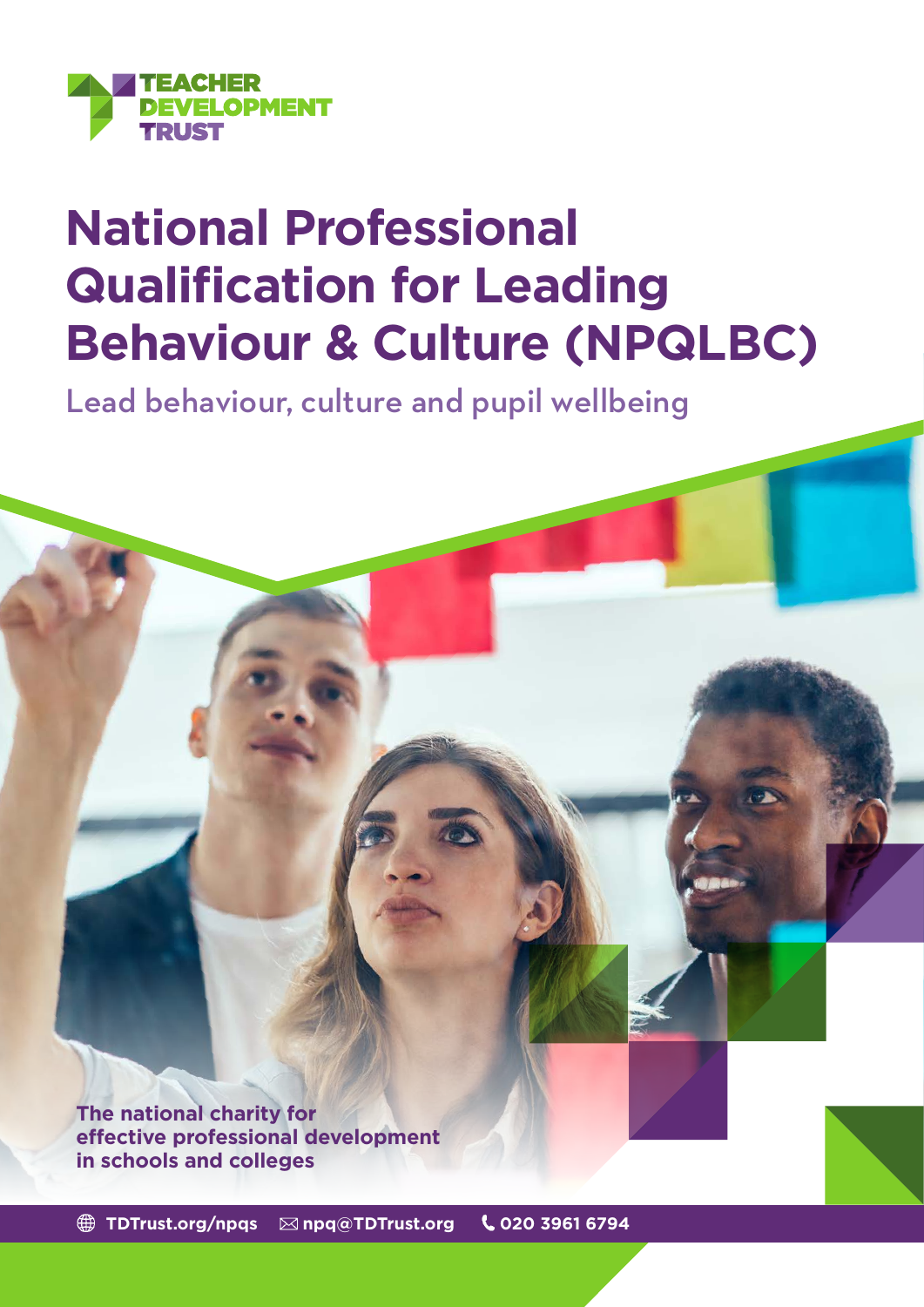## **Lead behaviour, culture and pupil wellbeing**

A ground-breaking new NPQ ideal for those who have, or are aspiring to have, responsibilities for leading on behaviour and culture within their school and support others in these areas

- Gain a nationally recognised, prestigious, government-backed qualification to help you progress in your career
- Develop knowledge and understanding of how to apply the evidence on how to create and support an effective school and classroom culture, underpinned by positive behaviour and wellbeing
- $\blacksquare$  Learn flexibly around your job with a blend of online learning, virtual sessions and local face to face workshops



## **Benefits for you**

- $\blacksquare$  Develop knowledge and understanding of how to apply the evidence on how to create and support an effective school and classroom culture, underpinned by positive behaviour and wellbeing
- $\blacksquare$  A blended learning experience which fits around your role where you learn and discuss key content online, delivered in a way that suits the busy working lives of teachers and school leaders
- $\blacksquare$  Local virtual and face to face sessions that focus on real problem-solving, creating understanding, connecting with your peers and gaining depth of knowledge
- **n** Ongoing preparation to give you confidence to pass the final assessment
- $\blacksquare$  Facilitation and support from serving school leaders in excellent schools and delivery at local venues

## **Benefits for your school or trust**

 $\blacksquare$  A skilful and research-informed professional who can lead the improvement of pupil wellbeing, create calm classrooms, great pupil behaviour and a warm whole-school culture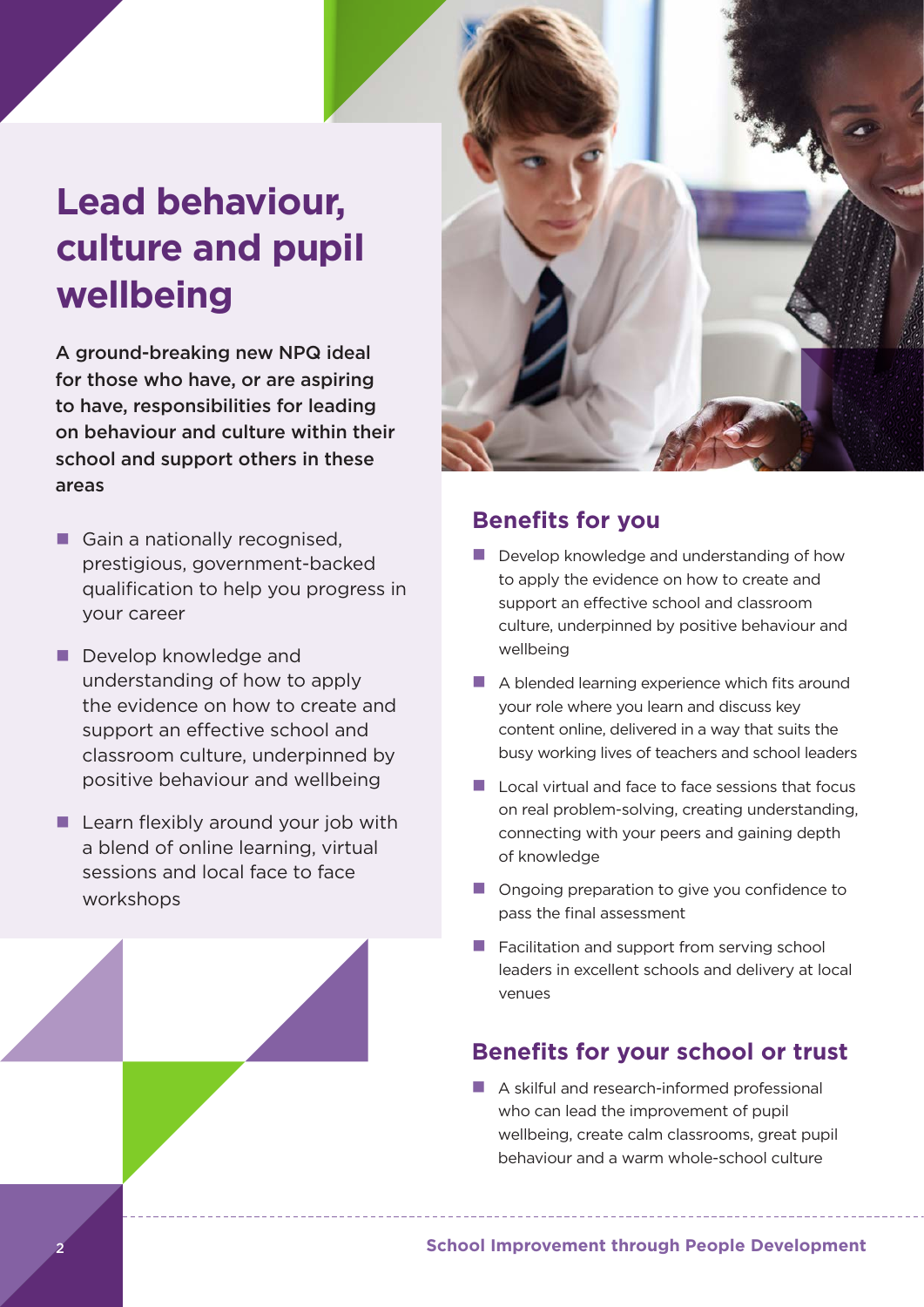

- **Practical capability to get on with the job of** developing others with the skills to lead with people and teams, creating change and impact
- $\blacksquare$  The ability to review and evaluate practice in order to bring about change and get the best outcomes for young people and staff within the organisation

## **Our Approach**

Delivery of the curriculum is grounded in TDT's values of:

- $\blacksquare$  SMART we think about what the evidence tells us, but we also really care about how things are done
- $\blacksquare$  HEART it's not just taking the evidence base and implementing it any old way, it needs to be done in the right way if you want to have that sustainable impact
- $\blacksquare$  HUMBLE we recognise that there is no single perfect answer to any situation – participants will come from different environments. different schools, different contexts – and we need to understand the limits of what the evidence tells us at times and use our judgement

### **The course**

A blend of flexible online learning, online discussion, virtual workshops and face to face workshops, for a few hours study each week over 12 months. This is followed by an assessment where you will complete a 1500-word case study assessment to demonstrate your understanding of real leadership and change.

This completely new Specialist NPQ has an evidence-informed curriculum design, connecting you to the latest research and best practice. Our research-rich course covers all of the core content in the [government's Framework](https://assets.publishing.service.gov.uk/government/uploads/system/uploads/attachment_data/file/925508/NPQ_Leading_Behaviour_and_Culture.pdf)  for this qualification. It will help you to:

- $\blacksquare$  Understand how to support effective teaching and great classroom culture and behaviours
- $\blacksquare$  Support wider school culture, pupil wellbeing and complex behavioural needs
- $\blacksquare$  Professionally develop others, creating change and supporting school culture

#### Time commitment over 12 months .<br>Mm 12 3 6 3

20mins Online study sessions 1.5hr National webinars

Local face to face workshops 1.5hr Local webinars

4hr



**[View full TDT NPQLBC Programme Overview here](https://tdtrust.org/wp-content/uploads/2022/05/TDT-Specialist-NPQ-Programme-overview.png)**